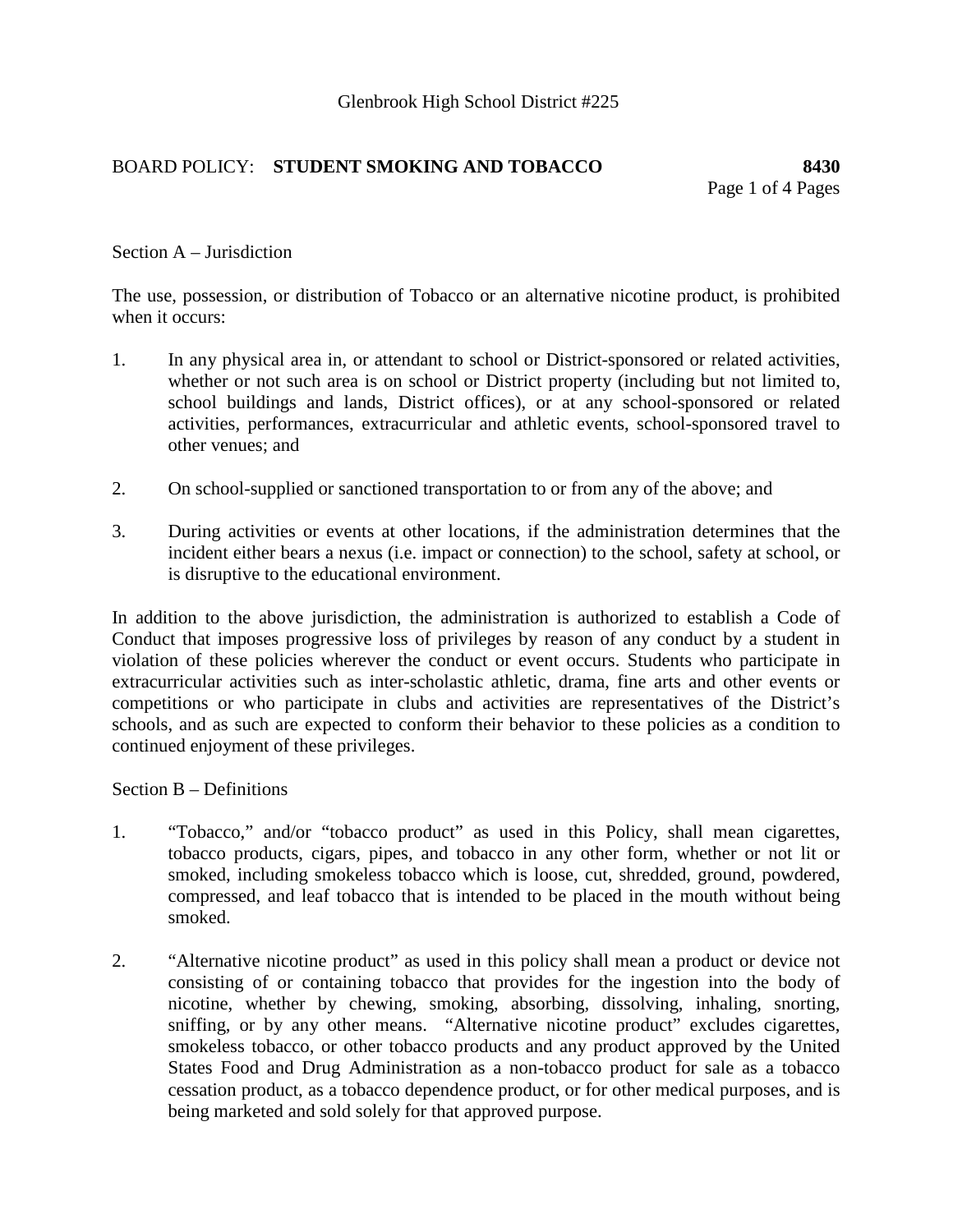### Section C – Violations

A student shall be considered in violation of this policy, hereafter referred to as the "Smoking Policy," when the student is observed:

- 1. Holding a lit or unlit cigarette, tobacco product, or alternative tobacco product or any cartridge or component of an alternative tobacco product;
- 2. Throwing away a cigarette; or
- 3. Exhaling smoke or vapor from the mouth or nose; or,
- 4. Placing any tobacco or alternate tobacco products in the mouth or nose; or
- 5. Occupying or exiting a bathroom cubicle, vehicle, space or area from which smoke or vapor is emanating.
- 6. Possessing a tobacco product, an alternative tobacco product or any cartridge or component of an alternative tobacco product.

Section D – Procedures

The dean of students will review incidents of violations of the Student Smoking and Tobacco Policy. If the charges are found to be valid, the dean of students shall follow the procedures below:

- 1. First Offense and Second Offense
	- 1. Assign the student a one-day Learning Adjustment Center (LAC) placement, or as an alternative to the LAC, the student may elect to attend a six-hour Saturday Detention; and
	- 2. Counsel the student concerning the harmful effects of smoking and/or tobacco use and inform the student of the provisions of the Student Smoking and Tobacco Policy; and
	- 3. Telephone the student's parent(s)/guardian(s) and inform them of the infraction, the penalty, and of the potential penalties for future infractions; and
	- 4. Mail or email (when an email address has been provided by the parent(s)/guardian(s)) a copy of the referral form and a copy of the smoking policy to the student's parent(s)/guardian(s).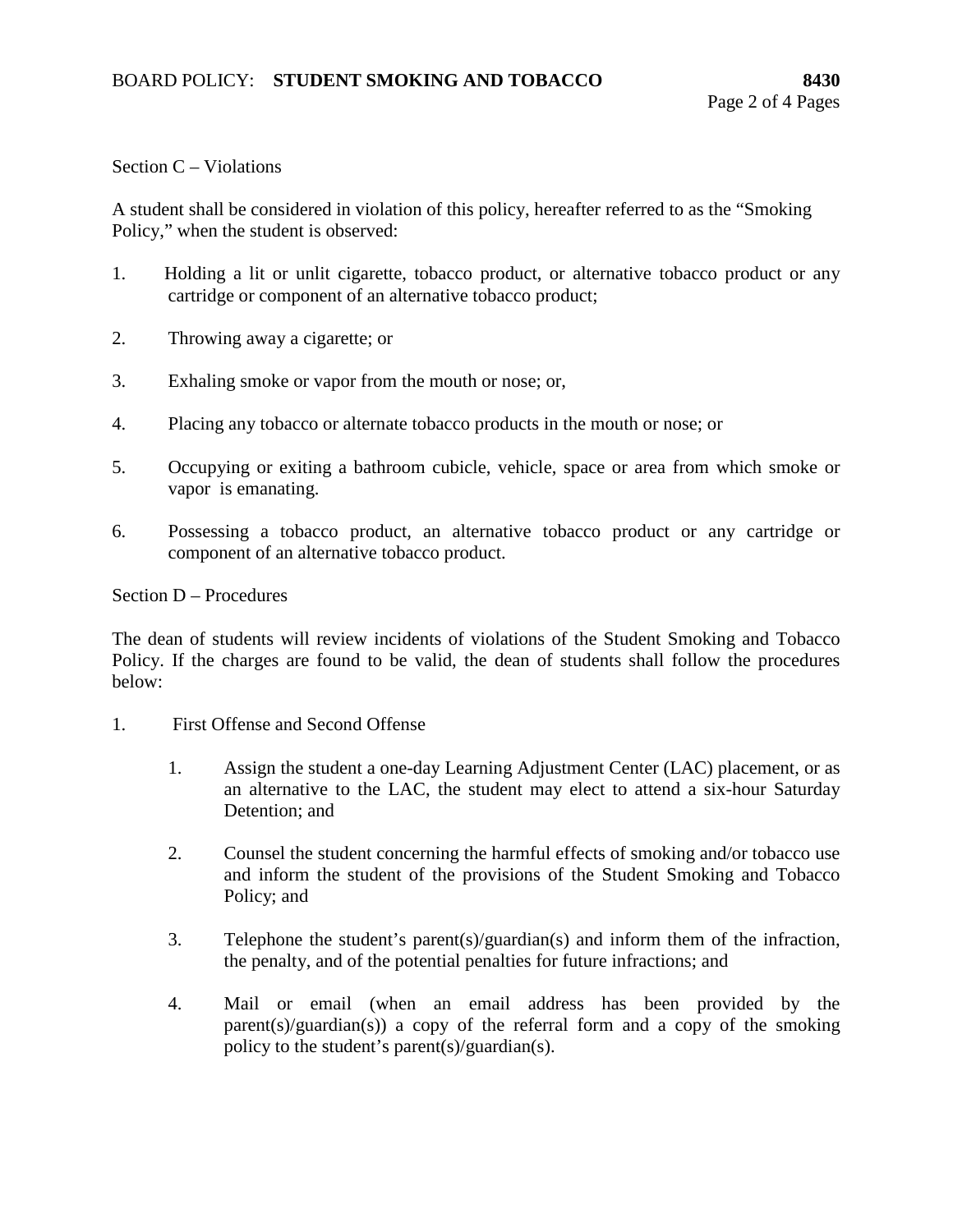# Section D – Procedures (continued)

# 2. Third Offense

- 1. The student may be assigned to an out-of-school suspension for one day.
- 2. Counsel the student.
- 3. Conduct a telephone conference with the student's parent(s)/guardian(s), inform them of the infraction and the penalty, or request that they come to the school for a conference, if the dean believes such a conference is desirable.
- 4. Mail a copy of the referral form to the student's parent(s)/guardian(s).
- 3. Fourth Offense
	- 1. The student may be assigned to an out-of-school suspension for two school days.
	- 2. Counsel the student.
	- 3. Conduct a telephone conference with the student's parent(s)/guardian(s), inform them of the infraction and the penalty, or request that they come to the school for a conference, if the dean believes such a conference is desirable.
	- 4. Mail a copy of the referral form to the student's parent(s)/guardian(s).

### 4. Fifth Offense

- 1. The student may be assigned to an out-of-school suspension for three school days.
- 2. Counsel the student.
- 3. Conduct a telephone conference with the student's parent(s)/guardian(s), inform them of the infraction and the penalty, or request that they come to the school for a conference, if the dean believes such a conference is desirable.
- 4. Mail a copy of the referral form to the student's parent(s)/guardian(s).